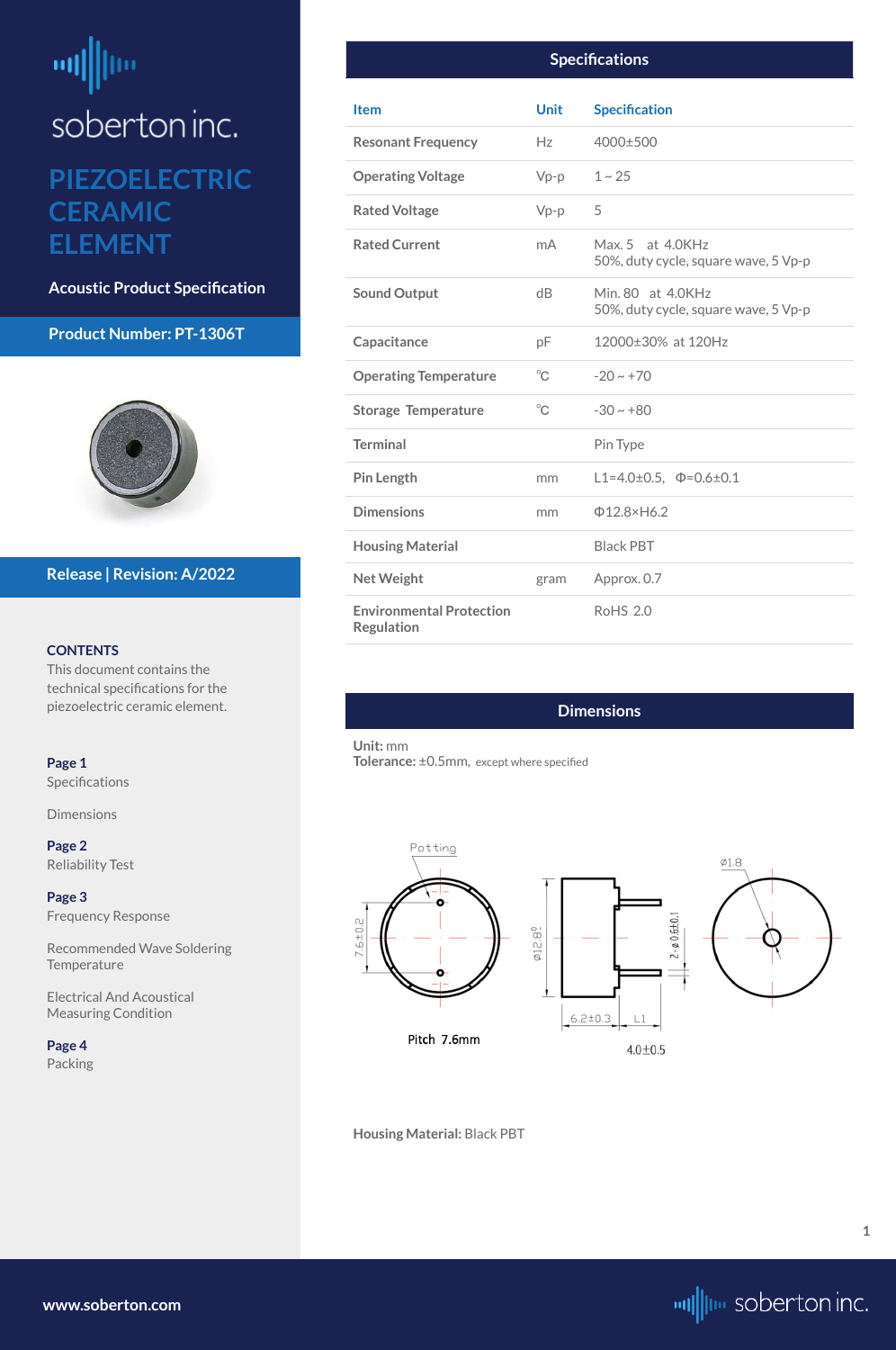# <span id="page-1-0"></span>soberton inc.

### **PIEZOELECTRIC CERAMIC ELEMENT**

**Acoustic Product Specification**

#### **Product Number: PT-1306T**



#### **CONTENTS**

**[Page 1](#page-0-0) Specifications** 

[Recommended Wave Soldering](#page-2-0)  **[Temperature](#page-2-0)** 

This document contains the technical specifications for the piezoelectric ceramic element.

[Dimensions](#page-0-0)

**Page 2** Reliability Test

**[Page 3](#page-2-0)** [Frequency Response](#page-2-0)

Electrical And Acoustical Measuring Condition

**[Page 4](#page-3-0)** [Packing](#page-3-0)

#### **Release | Revision: A/2022**

#### **Reliability Test**

After any of following tests the part shall meet specifications without any degradation in appearance and performance except SPL. SPL shall meet the specifications and shall not deviate more than -10dB from the initial value.

#### **Standard Temperature Life Test**

The part shall be subjected to 96 hours at 25±10°C.

**Input rated voltage:** 5 Vp-p

**Resonant frequency**: 4000Hz, 50% duty cycle, square wave

#### **High Temperature Test**

The part shall be capable of withstanding a storage temperature of +80°C for 96 hours.

#### **Low Temperature Test**

The part shall be capable of withstanding a storage temperature of -30°C for 96 hours.

#### **Humidity Test**

**Temperature** +40°C±3°C

**Relative Humidity** 90% ~ 95%

**Duration** 48 hours and exposure to room temperature for 6 hours

#### **Temperature Shock Test**

**Per cycle 70°C**/1 hour → **25°C**/3 hours → **-30°C**/1 hour → **25°C**/3 hours

**Total cycle** 10 cycles

#### **Drop Test**

Standard Packaging from 1.2m

Drop on hardwood or board of 5cm thick, three sides, six plain

#### **Vibration Test**

**Vibration** 1000 cycles /minute

**Amplitude** 1.5mm

**Duration** 1 hour in each 3 axes

#### **Note**

Please make sure that any foreign materials (e.g. magnetic powder, washing solvent, flux, corrosive gas) do not enter this product in your production processes. Contamination may result in a loss of some or all audio output.

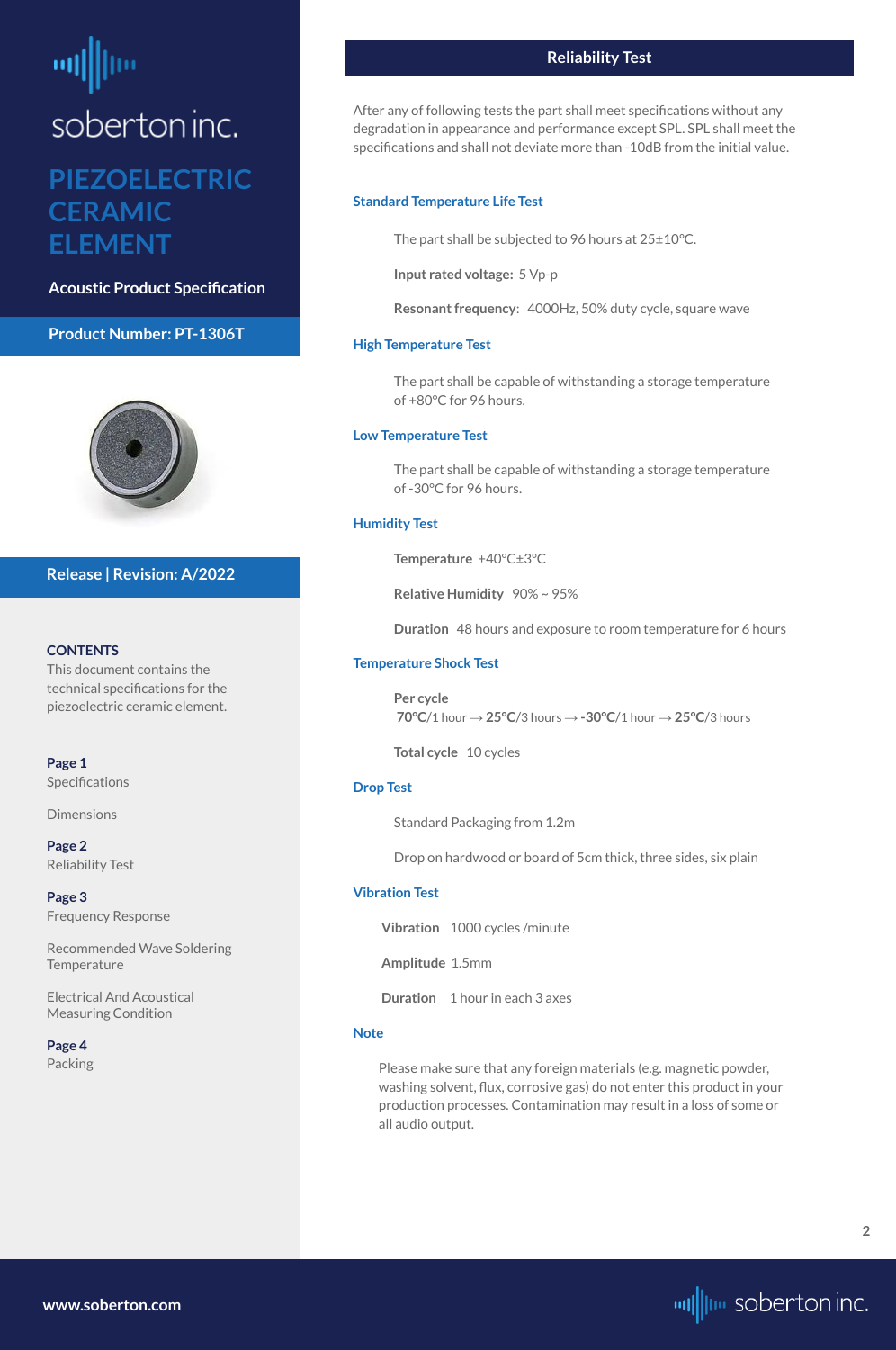# <span id="page-2-0"></span>ᆒ

soberton inc.

## **PIEZOELECTRIC CERAMIC ELEMENT**

**Acoustic Product Specification**

#### **Product Number: PT-1306T**



#### **CONTENTS**

Recommended Wave Soldering **Temperature** 

This document contains the technical specifications for the piezoelectric ceramic element.

**[Page 1](#page-0-0)** [Specifications](#page-0-0) 

[Dimensions](#page-0-0)

**[Page 2](#page-1-0)** [Reliability Test](#page-1-0)

**Page 3** Frequency Response

Electrical And Acoustical Measuring Condition

**[Page 4](#page-3-0)** [Packing](#page-3-0)

#### **Release | Revision: A/2022**

**[www.soberton.com](http://www.soberton.com)**



#### **Frequency Response**

5 Vp-p, 50% duty cycle, square wave, at 10cm



#### **Recommended Wave Soldering Temperature**



#### **Electrical And Acoustical Measuring Condition**

**Recommended Setting**